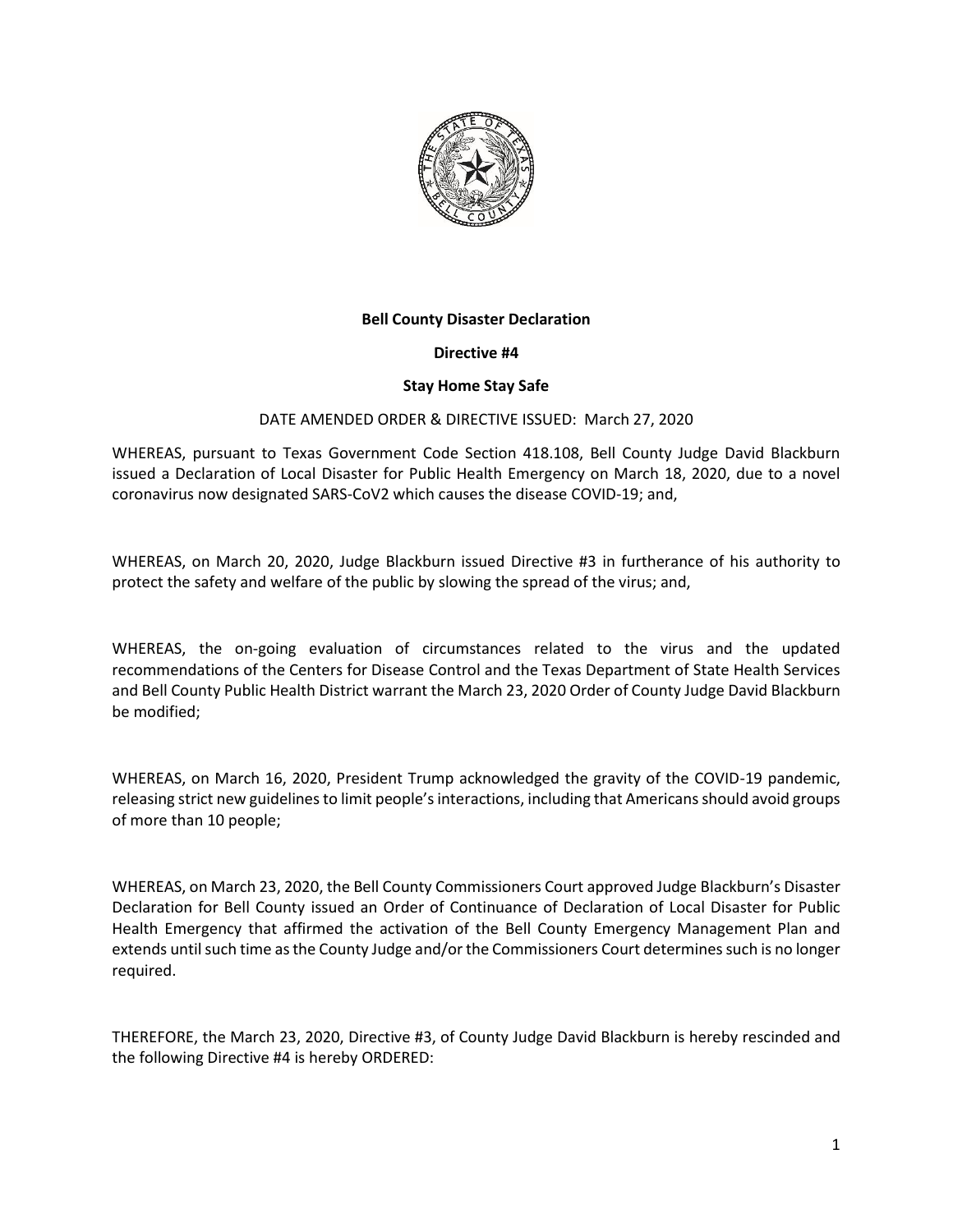Summary: The virus that causes 2019 Coronavirus Disease (COVID-19) is easily transmitted through person to person contact, especially in group settings, and it is essential that the spread of the virus be slowed to protect the ability of public and private health care providers to handle the influx of new patients and safeguard public health and safety. Because of the risk of the rapid spread of the virus, and the need to protect the most vulnerable members of the community, this Order requires all individuals anywhere in Bell County to shelter in place – that is, stay at home - except for certain essentials activities and work to provide essential business and government services or perform essential public infrastructure construction, including housing. This Order takes effect at 11:59 p.m. on March 27, 2020 and will continue through 11:59 a.m. on April 6, 2020, subject to the limited exceptions and under the terms and conditions more particularly set forth below. This Directive may be extended if circumstances warrant such.

# **UNDER THE AUTHORITY OF TEXAS GOVERNMENT CODE SECTION 418.108, BELL COUNTY JUDGE DAVID BLACKBURN HEREBY ORDERS:**

- 1. Effective as of 11:59 p.m. on March 27, 2020, and continuing until 11:59 a.m. on April 6, 2020:
	- (a) All individuals currently living within Bell County are hereby ordered to shelter at their place of residence, save and except to the extent allowed by this Order as set forth herein:
		- a. For the purposes of this Order, residences include structures that are single family, multi-family, hotels, motels, shared rentals, and similar facilities.
		- b. To the extend individuals are using shared or outdoor spaces, they must at all times as reasonably as possible maintain social distancing of at least six feet from any other person when they are outside their residence.
		- c. All persons may leave their residences for :
			- i. Essential Activities, as further defined herein;
			- ii. Essential Governmental Functions, as further defined herein:
			- iii. Essential Businesses, all as further defined herein;
			- iv. Businesses that Support Essential Businesses, as further defined herein.
	- (b) All businesses operating within Bell County, except Essential Businesses and Businesses that support Essential Businesses, as defined in below in Section 2, are required to cease all activities at facilities located within the County.
		- a. For clarity, all businesses may continue operations consisting exclusively of employees or contractors performing activities at their own residences (i.e. working from home).
		- b. To the greatest extent possible, all Government Functions, Essential Businesses and Businesses supporting Essential Businesses shall comply with the Social Distancing Guidelines attached, including maintaining six foot social distancing for both employees and the general public.
	- (c) All public or private gatherings of 10 or more people occurring outside a single household or living unit are prohibited, except as otherwise provided herein. Nothing in this Order prohibits the gathering of members of a household or living unit or for purposes of worship. However, places of worship are strongly urged to heed and follow the guidelines for limiting the number of people gathering, utilizing alternative means for worship to include livestreaming and videoconferencing, and to follow the social distancing guidelines. The demographics of many faith-based organizations comprise significant numbers of the COVID19 high risk population group and gatherings in numbers greater than 10 puts those congregating at dire risk.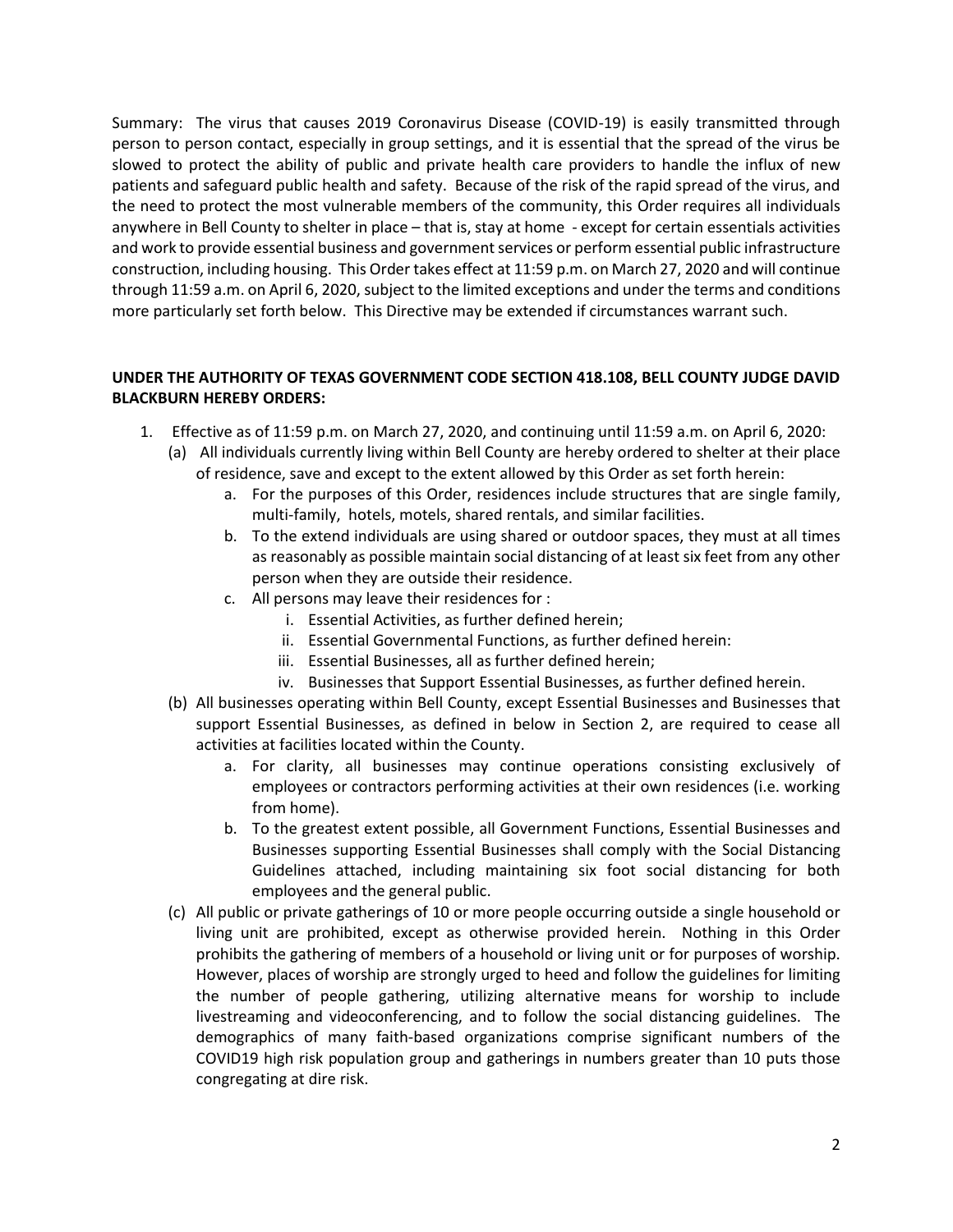- (d) All individuals and businesses should comply, to the extent possible, with social distancing requirements of six feet and other social distancing guidelines that may be recommended in order to best protect self and others.
- (e) All elective medical, surgical, and dental procedures are prohibited anywhere in Bell County. Hospitals, ambulatory surgery centers, dental offices and other medical facilities are directed to identify procedures that are deemed "elective" by assessing which procedures can be postponed or cancelled based on patient risk considering the emergency need for redirection of resources to COVID-19 response.
- (f) All delivery hour restrictions for transport to or from any entity involved in the selling or distribution of food products, medicine, or medical supplies in Bell County is hereby suspended until May 31, 2020.
- (g) If someone in a household has tested positive for COVID19, the household is ordered to isolate at home and follow the directives from their health care provider. Members of the household cannot go to work, school, or any other community function, provided that workers included in Essential Healthcare Operations may continue to work in accordance with CDC guidance. All persons are encouraged to take advantage of telehealth services offered by healthcare providers, including expanded telehealth services now available to Medicare patients.
- (h) Nursing homes, retirement, and long-term care facilities are instructed by this order to prohibit non-essential visitors from accessing their facilities unless to provide critical assistance or for end-of-life visitation. These facilities are also required to institute temperature checking of all staff entering the facility at least twice per day and limit physical contact between residents in the facility wherever possible.
- (i) For individuals who are 65 and older and individuals with compromised immune systems or underlying health conditions, the following recommendations are made and strongly urged:
	- a. Remain indoors
	- b. Outdoor exercise activities should be solitary
	- c. Prescreen all essential visitors
	- d. Do not visit homes or places with more than one person
	- e. Ask all visitors to wear masks
	- f. Follow social distancing guidelines
	- g. Do not use public transit except in an emergency
- 2. Definitions:
	- (a) For purposes of this Order, individuals may leave their residence only to perform any of the following "Essential Activities":
		- i. To engage in activities or perform tasks essential to their health and safety, or to the health and safety of their family or household members (for example, obtaining medical supplies or medication, visiting a health care professional, or obtaining supplies need to work from home).
		- ii. To obtain necessary services or supplies for themselves and their family or household members, or to deliver those services or supplies to others (for example, food, pet supply, and any other household consumer products, and products necessary to maintain the safety, sanitation, and essential operation of residences.
		- iii. To engage in outdoor activity, provided the individuals comply with social distancing requirements of six feet (for example, walking, biking, hiking or running).
		- iv. To perform work providing essential products and services at an Essential Business or Businesses that Support Essential Businesses.
		- v. To care for a family member or pet in another household.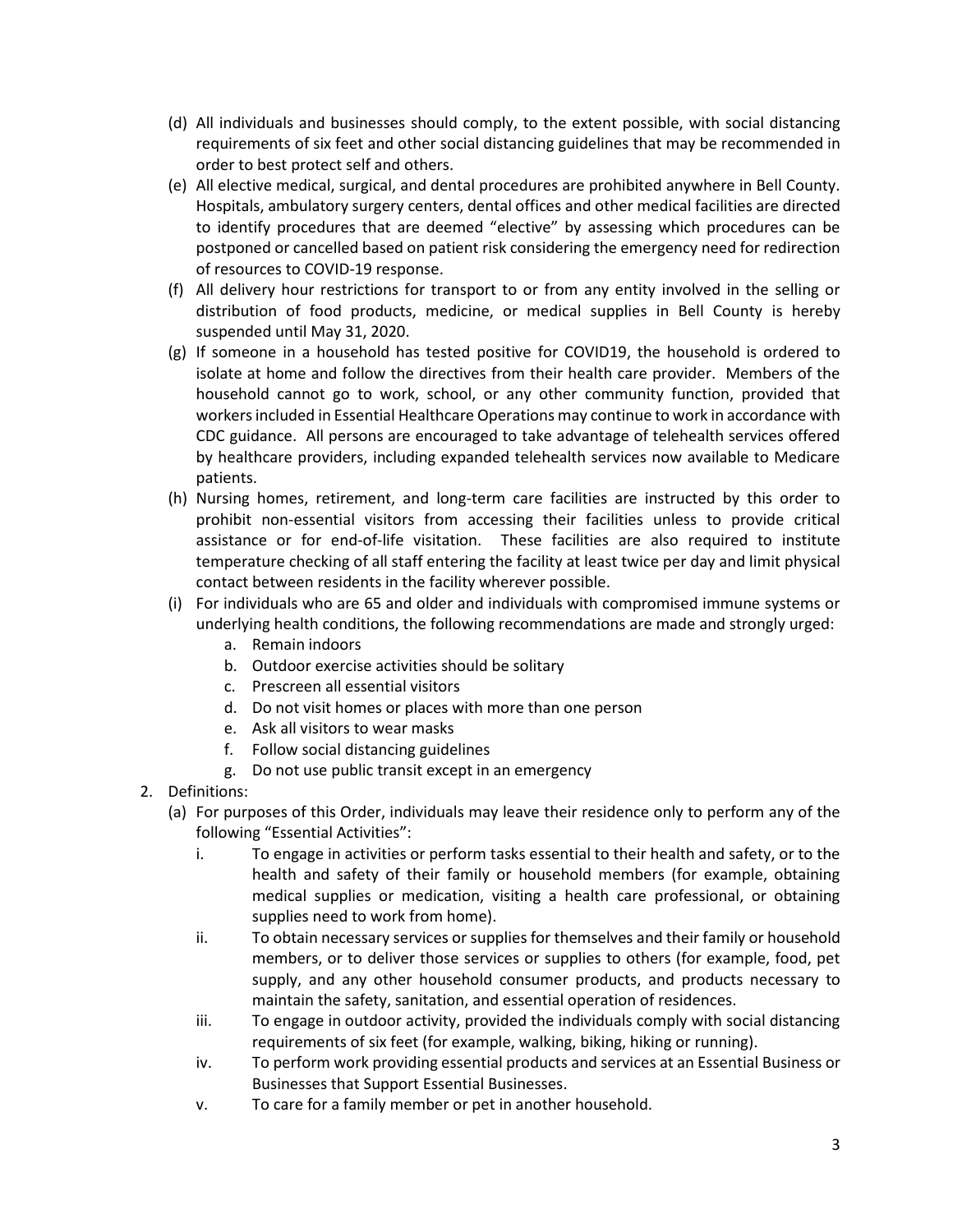- (b) For purposes of this Order, "Essential Businesses" means:
	- i. **Essential Healthcare Operations**. Healthcare is the maintenance or improvement of health via the prevention, diagnosis, treatment, recovery, or cure of disease, illness, injury, and other physical and mental impairments in people and pets. Health care is delivered by health professionals in allied health fields. It includes work and locations done in providing primary care, secondary care, and tertiary care, as well as in public health. Physicians and physician associates are a part of these health professionals. Example of healthcare operations include:
		- a. Dentistry
		- b. Pharmacy
		- c. Midwifery
		- d. Nursing
		- e. Optometry
		- f. Audiology
		- g. Psychology
		- h. Occupational therapy
		- i. Physical therapy
		- j. Biotechnology companies
		- k. Mental health care providers
		- l. Healthcare suppliers
		- m. Substance abuse service providers
		- n. Blood banks
		- o. Medical research
		- p. Laboratory services
		- q. Home-based and residential-based care for seniors, adults, or children
		- r. Veterinary care.
	- ii. **Essential Government Functions**. An essential governmental function is a function provided by a political subdivision of the State, such as a city, county, or a school district. Essential governmental functions and activities are those that are needed to ensure the continuing operation of those agencies to provide for the health, safety, education, and welfare of the public.
		- a. Further, nothing in this order shall prohibit any individual from performing or accessing Essential Government Functions, such as voting in an a duly called and authorized election. All Essential Government Functions shall be performed, to the extent possible, in compliance with social distancing requirements.
	- iii. **Essential Critical Infrastructure & Activities.** Essential Critical Infrastructure & Activities is work that is necessary to the operations and maintenance of the critical infrastructure sectors as identified by the National Cybersecurity and Infrastructure Agency (CISA), Memorandum dated March 19, 2020 (attached to this Directive). Example of essential critical infrastructure work and activities includes:
		- a. public works construction
		- b. residential and commercial construction
		- c. airport operations
		- d. water, sewer, gas, & electrical
		- e. oil refining
		- f. public transportation
		- g. solid waste collection removal and disposal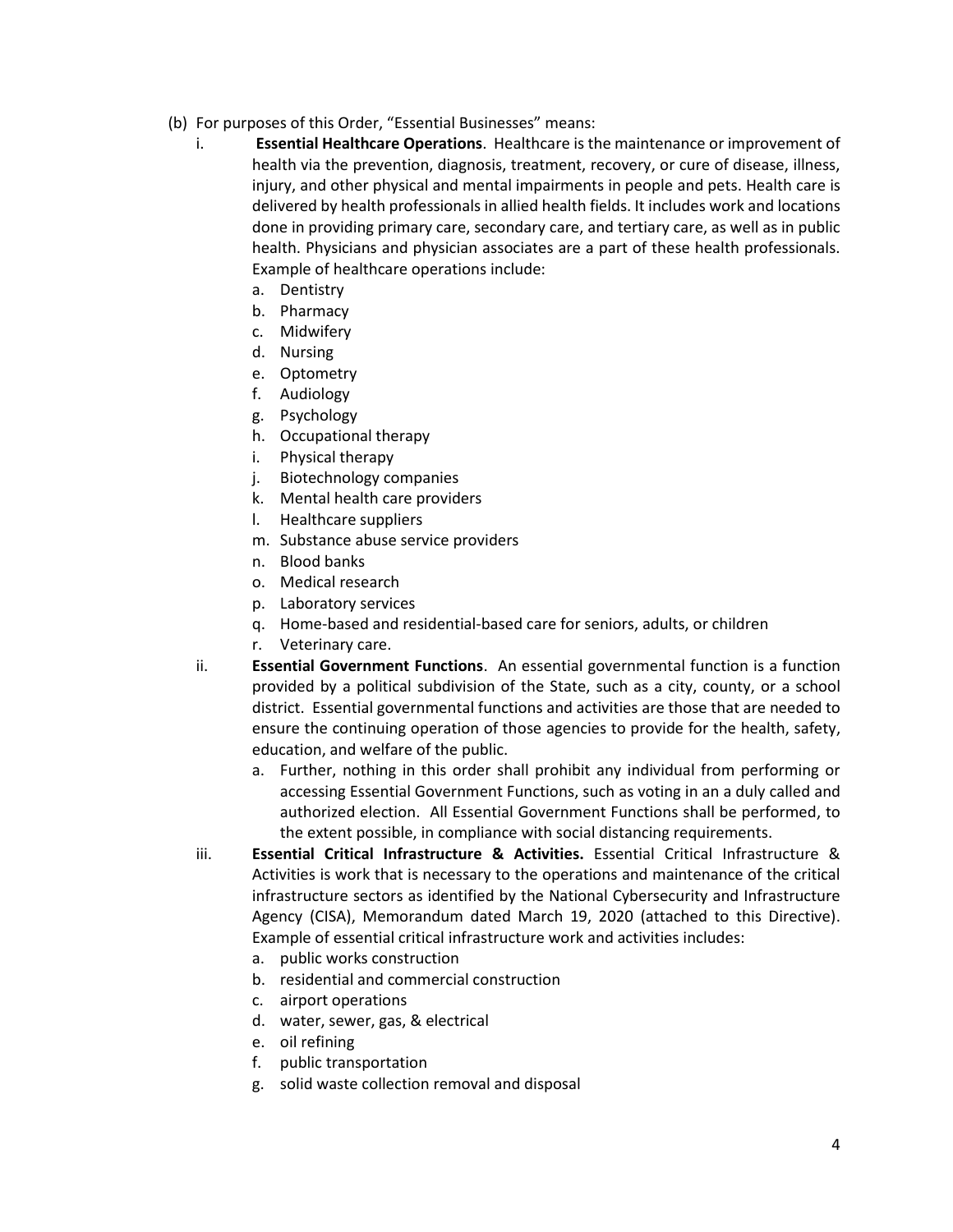- h. internet and telecommunications systems (including the provision of essential global, national, and local infrastructure for computing services, business infrastructure, communications, and web-based services)
- i. financial institutions, including pay day lenders and pawn shops
- j. defense and national security-related operations and business that support such
- k. manufacturing operations
- l. distribution and logistics operations
- m. media, including newspaper, television, and radio
- n. childcare and daycare
- iv. **Essential Retail.** Essential retail is the sale of consumer goods and services during a time of national, state and/or local disaster that is necessary to maintain a residence and/or essential business and/or a business supporting an essential business. Example of essential retail include:
	- **a.** grocery stores
	- **b.** warehouse stores
	- **c.** liquor stores
	- **d.** gas stations
	- **e.** convenience stores
	- **f.** farmers' markets
	- **g.** food cultivation, including farming, fishing, and livestock
	- **h.** food delivery services
	- **i.** Restaurants and other facilities that prepare and serve food, but only for pickup, delivery or carry out. In-room dining must be closed. The restriction of pickup, delivery, or carry out does not apply to cafes and restaurants located within hospital and medical facilities
	- **j.** Any entity that typically provide free services to students or members of the public on a pick-up and take-away basis only.
	- **k.** Laundromats
	- **l.** Dry cleaners
	- **m.** Laundry service
	- **n.** Automobile & motorcycle sales
	- **o.** Auto-supply
	- **p.** Automobile, motorcycle and bicycle repair
	- **q.** hardware stores
	- **r.** Construction supply stores
	- **s.** Gun stores
	- **t.** Businesses that supply products needed for people to work from home.
- v. **Providers of Basic Necessities to Economically Disadvantaged Populations.**  Businesses that provide food, shelter, and social services, and other necessities of life for economically disadvantaged or otherwise needy individuals.
- vi. **Businesses that Support Essential Businesses and Services Necessary to Maintain Essential Operations of Residences or Other Essential Businesses**. Businesses that Support Essential Business and Services are ones that are necessary to maintain the safety, sanitation, and essential operations of residences and Essential Businesses. Examples of businesses that support residences and essential businesses are:
	- **a.** mail and shipping services
	- **b.** residential and business cleaning and maintenance
	- **c.** warehouse/distribution and fulfillment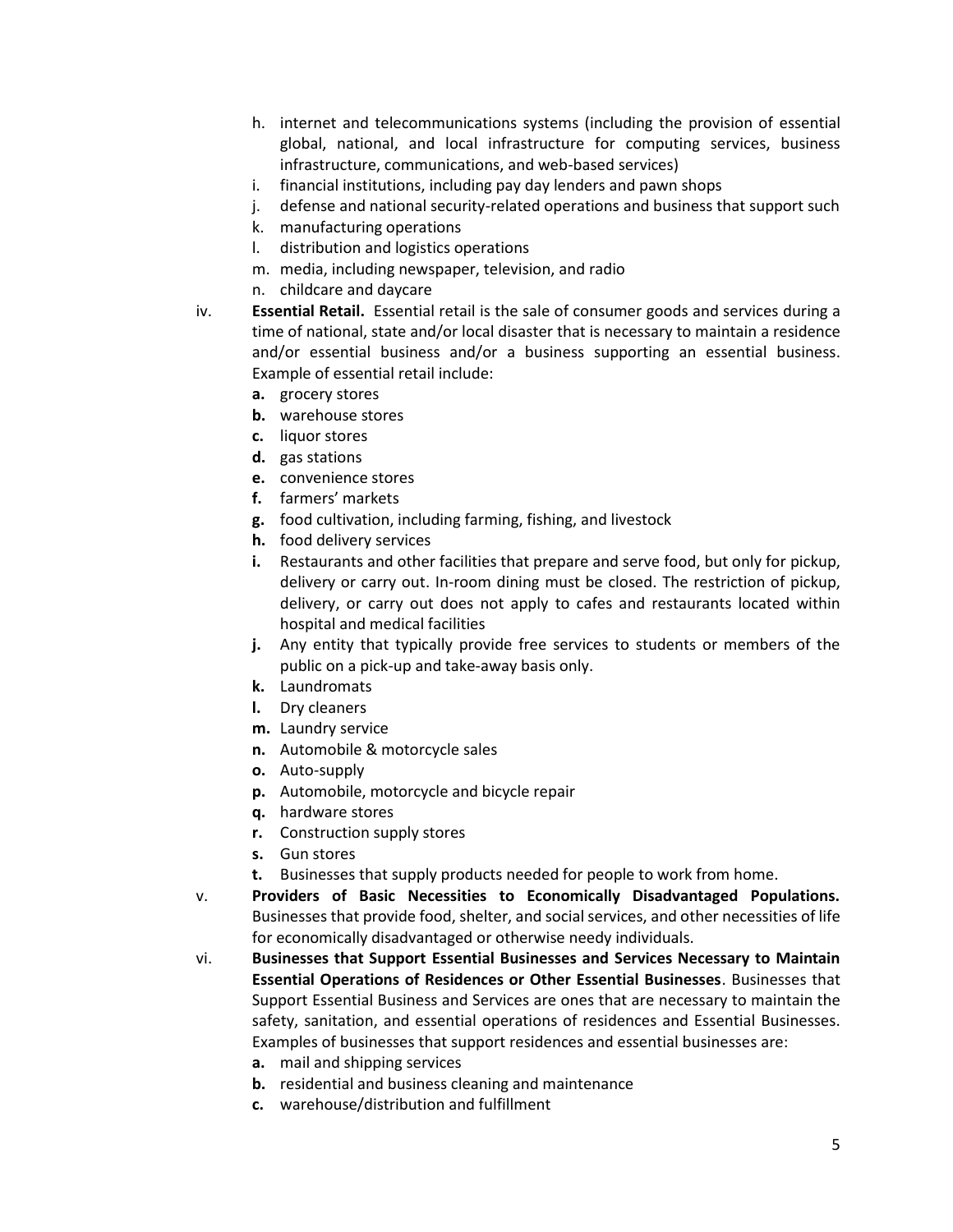- **d.** storage for essential businesses
- **e.** funeral homes and services relating thereto like crematoriums and cemeteries
- **f.** Plumbers
- **g.** Electricians
- **h.** Exterminators
- **i.** Lawn care services
- **j.** Law offices
- **k.** Real estate offices, not to include site visits for the purpose of showing a property
- **l.** Title offices
- **m.** Mortgage offices
- **n.** Accounting offices
- **o.** Office supply stores
- 3. This Order shall be effective until 11:59 a.m. on April 6, 2020, or until it is either rescinded, superseded, or amended pursuant to applicable law.
- 4. Failure to comply with this Directive and the orders contained herein is an offense punishable by a fine of up to \$1,000 per day or confinement in jail for a term not to exceed 180 days
- 5. Bell County shall provide copies of this Order by posting on the Bell County website and by filing with the Bell County Clerk. In addition, the owner, manager, or operator of any facility that is likely to be impacted by this Order is strongly encouraged to post a copy of this Order onsite and to provide a copy to any member of the public asking for a copy. If any subsection, sentence, clause, phrase, or word of this Order or any application of it to any person, structure, gathering, or circumstance is held to be invalid or unconstitutional by a decision of a court of competent jurisdiction, then such decision will not affect the validity of the remaining portions or applications of this Order.

### **IT IS SO ORDERED**

**DAVID BLACKBURN COUNTY JUDGE**

Filed this the 27<sup>rd</sup> day of March, 2020 in the Office of the County Clerk.

 $Accepted:$ 

Shelley Coston, County Clerk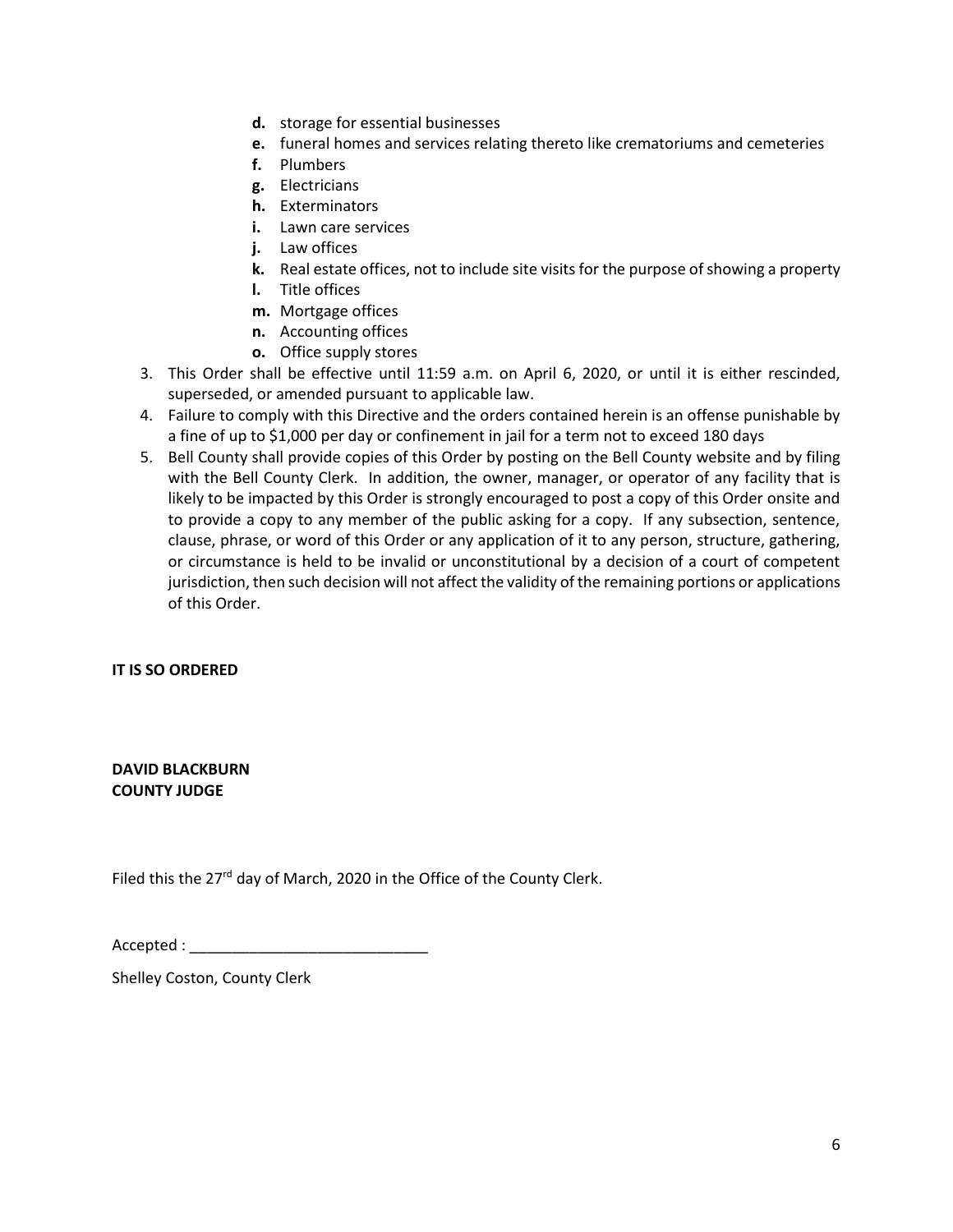

# **Bell County Social Distancing Recommendations**

# **1) High Risk Populations**

- High Risk populations, per the CDC, are:
	- o People 65 years old and older, and
	- $\circ$  People with underlying health conditions such as heart disease, lung disease, diabetes, kidney disease and compromised immune systems.
- For High Risk populations:
	- o Stay home
	- o Outdoor exercise should be a solitary activity
	- o Prescreen all essential visitors to your home
	- o Don't visit homes or places where gatherings are occurring
	- o Ask all visitors to your home to wear a mask
	- o Follow social distancing guidelines
	- o Don't use public transit except in an emergency
	- o Don't be around people who are sick

# **2) Workplace and Businesses: Minimize Exposure**

- Suspend nonessential employee travel.
- Review and determine who are essential and non-essential workers and allow nonessential workers to stay home.
- Ensure employees practice social distancing and do not work within six feet of one another.
- Urge essential employees to stay home when they are sick and maximize flexibility in sick leave benefits.
- Do not require a doctor's note for employees who are sick.
- Maximize telecommuting options.
- Persons who need to be at work to provide essential services of great benefits to the community must take stops in their workplace to minimize risk.

### **3) Schools: Safety First**

- Do not have your child attend school if sick.
- If you have a child with chronic health conditions, consult the child's doctor about school attendance.
- School should equip all classrooms with hand sanitizers and tissues.
- Recommend rescheduling or cancelling events that are not essential.
- Explore remote teaching and online options to continue learning.
- Schools should develop a plan for citywide school closures, and families should prepare for further closures.